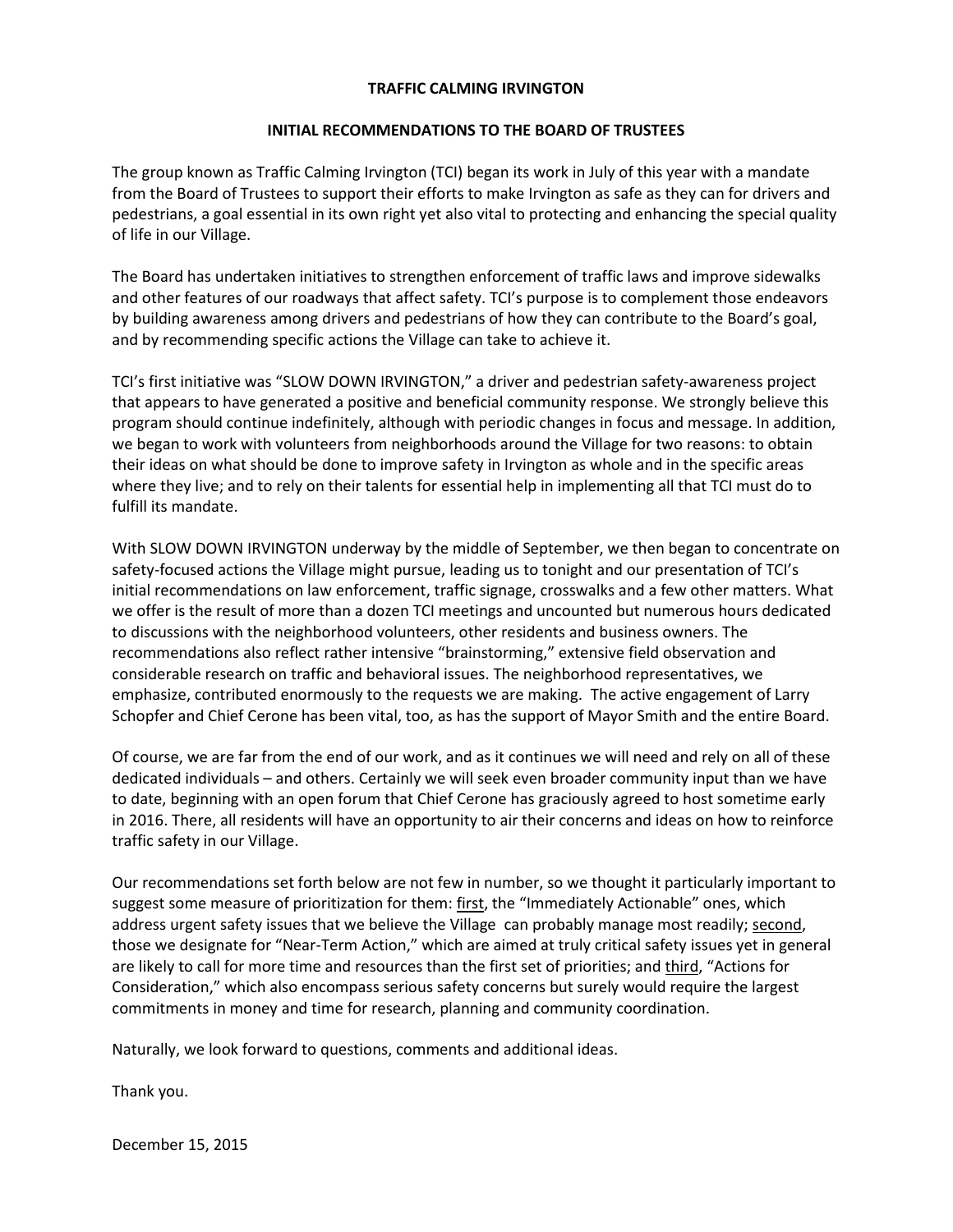# **IMMEDIATELY ACTIONABLE PRIORITIES**

- 1. Deploy a police officer dedicated to enforcement optimally, in January
	- Consider setting the officer's tour schedule to ensure strong coverage of rush hours and high traffic/incident weekend times
- 2. Further intensify enforcement throughout the Village, with a special focus on:
	- Rush-hour traffic from the top of Main St. to the west side of the train tracks; on Station Rd. and its contiguous feeder streets; and on Cyrus Field Rd. and Harriman Rd.
		- o Concentrate on crosswalk, stop-sign and speeding violations, as well as management of congestion that encourages violations
		- o (Consider rescheduling garbage and recycling pickups and street cleaning to "off-peak" times to help mitigate congestion)
		- $\circ$  Provide a much more visible police presence than now exists along Main St., Station Rd. and streets connecting to South Buckhout
	- Other major arteries for rush-hour traffic Washington Ave., West Clinton Ave., Ardsley Ave. West, East Sunnyside Ln., Riverview Rd., Sycamore Ln.
	- Illegal driver behavior around school buses (including going around ones with their lights flashing)
	- Outside rush hours, all of the roadways cited above for rush-hour traffic, plus Ferris St., where drivers often turn around at excessive speeds
	- Continuation of program of police traffic stops on Broadway, with an increase in their frequency to at least one per 4-6 weeks
	- Ticketing drivers regardless of their community of residence
	- Instituting a system for keeping a record of warnings issued to drivers, to enable officers to use some judgment about when a ticket is justified, with no more than two "strikes" permitted
- 3. Improve and expand presence of crosswalks
	- $\bullet$  All Aqueduct crossings should have clear crosswalk delineation on the pavement  $-e.g.,$  at Fargo Lane
		- o All those crossings should have conspicuous "pedestrian crossing" signs
		- o Also add stop signs at Aqueduct crossings with high-volume pedestrian traffic
		- o At West Sunnyside's blind curve at the Aqueduct, install signs east and west of the crosswalk to warn drivers of that condition
	- Pedestrian signs on Buckhout and on Main St. should be in the road, not beside it
	- The crosswalk at Maple St. and Station Rd. needs to be much more clearly delineated than it presently is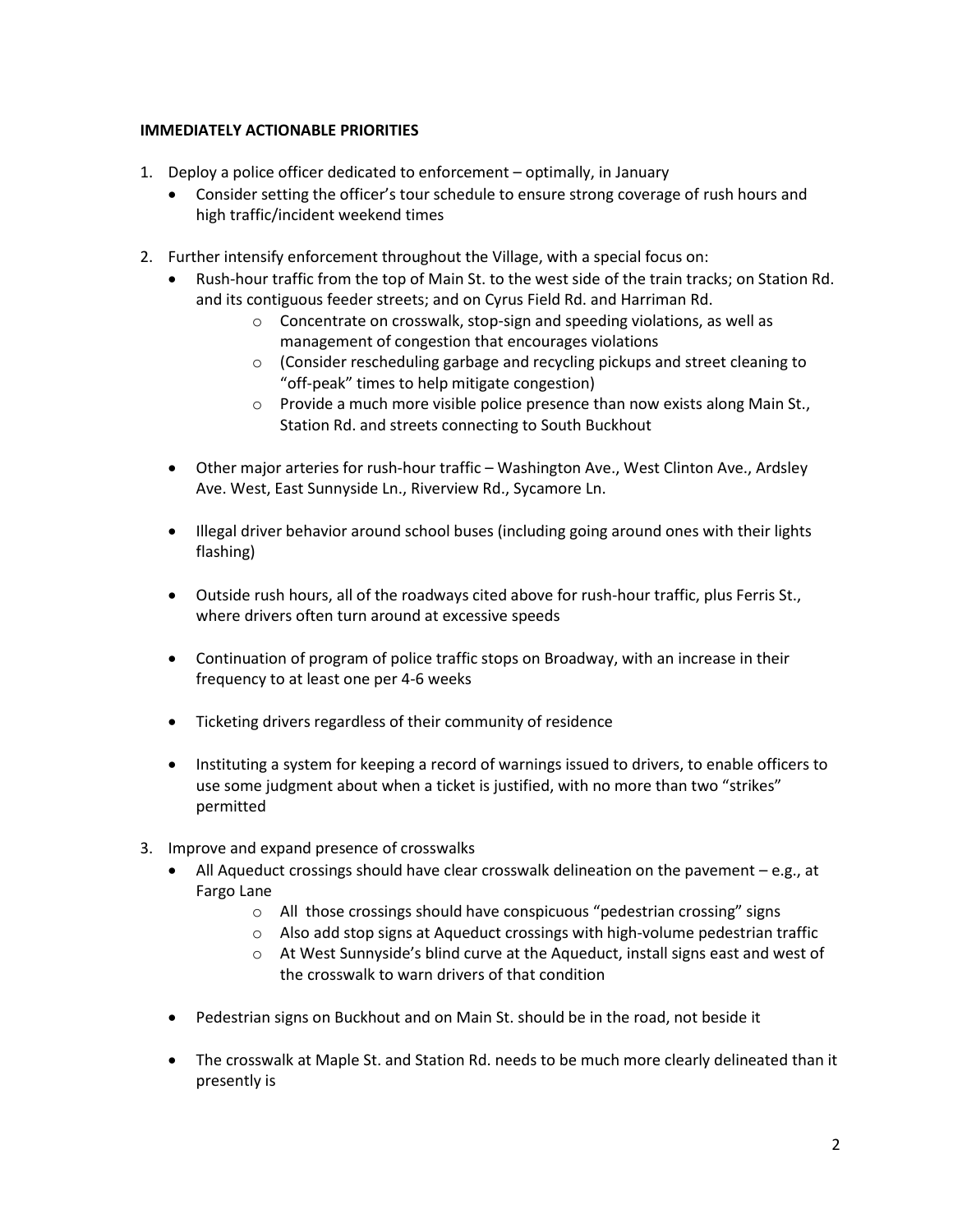- Enhance the visibility of the north-south crosswalks on side streets off Main St.
- 4. Deploy crosswalk guards during rush hours at Village Hall and the bottom of Main St.
- 5. Give school crossing guards a mandate to be in the street
- 6. Trim trees and bushes wherever necessary to improve visibility of signage, and enable drivers and pedestrians to have safe fields of view – e.g., on Sycamore Ln., Riverview Rd., Fargo Ln., Dows Ln.
	- In such areas, paint road markings to enhance pedestrian safety  $-e.g.,$  with a hatched-out walking path
- 7. Install the new "SLOW DOWN IRVINGTON" (SDI) banners at each end of Broadway and on Cyrus Field Rd. and Harriman Rd., possibly at other locations as well (TBD); and continue the educational efforts of the SDI program indefinitely, to include a pedestrian component for the school-age and late-teen demographic
- 8. Enforce the Village's snow-removal ordinance, especially in such high-risk areas as North Broadway, where unshoveled sidewalks compel young people and others to walk in the roadway

# **PRIORITIES FOR NEAR-TERM ACTION**

- 1. Given the projected opening of the new bridge across the Hudson and its likely effect on traffic in and around Irvington, undertake with the State DOT as soon as possible a careful study of how to promote vehicle, bicycle and pedestrian safety along Broadway into the foreseeable future, bearing in mind zoning and site-development contingencies
	- A two-lane configuration, with a turning lane, may be advisable
	- Bike lanes should be accommodated
	- Explore possibility of acquiring "bridge money" for construction of a sidewalk on the east side of Broadway north of Heritage Hill
	- Integrate the study into tourism-building endeavors that can benefit our Village but also present traffic-safety issues
- 2. At the Station Rd. tunnel, increase driver adherence to the one-at-a-time law and improve pedestrian safety through such measures as the installation of traffic lights, painting "stop" on the pavement, enhancement of existing signage and the placement of a convex mirror at the eastern entrance
- 3. Improve and expand the presence of traffic-control and pedestrian signage
	- Purchase and install 3-5 digital speed-warning signs, ideally ones that include the capability to aggregate data on traffic volume and vehicle speed; Main St. should have one permanently installed at the corner of Dutcher and Main (per Chief Cerone's recommendation), and the others would be moved among various locations over time
	- Speed signs throughout the Village should explicitly state the words "speed limit," together with the mph number
	- Paint the applicable speed limit on each roadway in the Village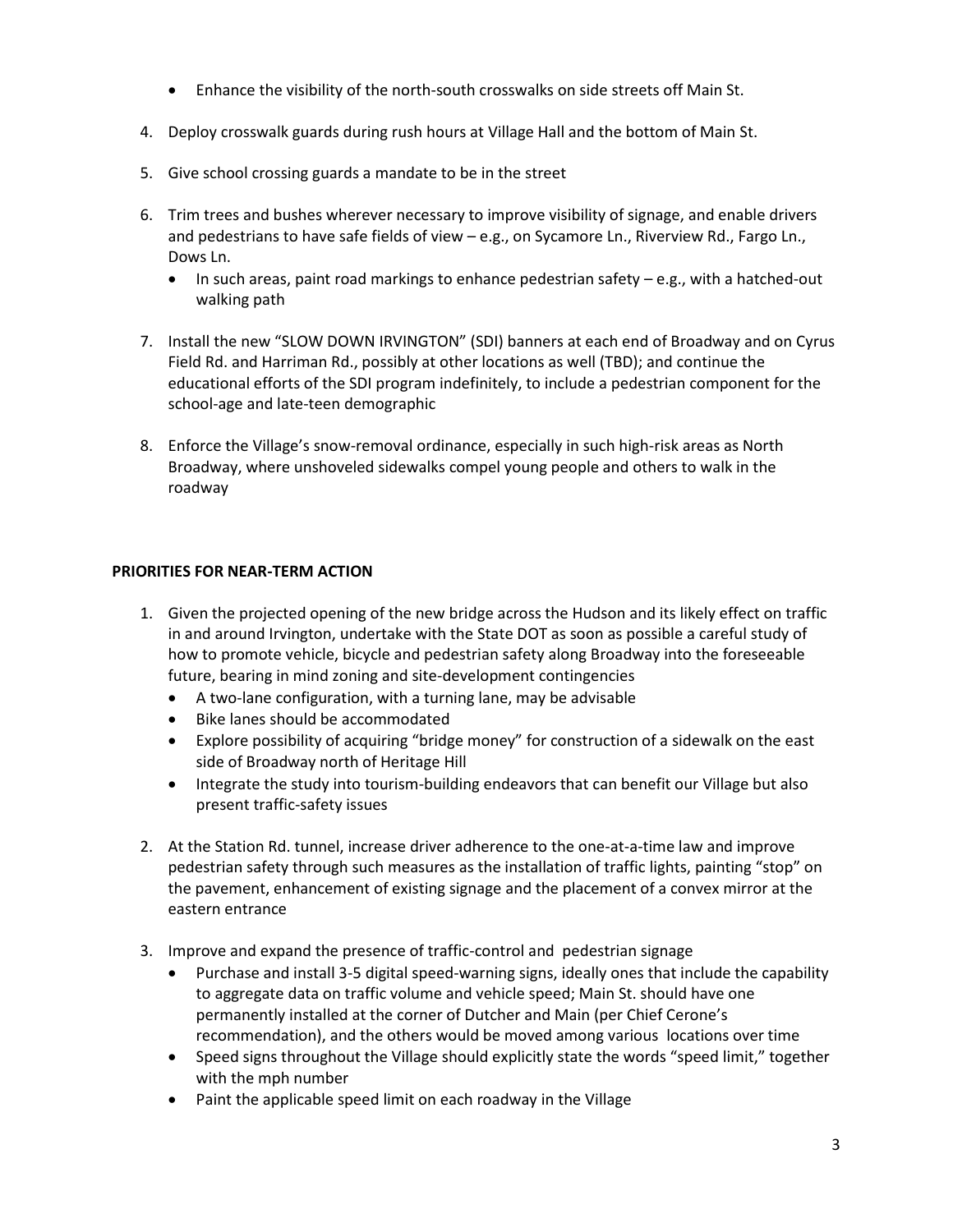- On Harriman Rd., increase the number of speed and commercial-vehicle signs, at the same time improving their quality and visibility
- On Main St., increase the number and visibility of speed signs and add ones warning drivers of pedestrians
- On Ferris St. and into Jaffray Park, use signage aimed at reducing speed and recklessness, problems apparently caused largely by drivers using that area to turn around
- Where applicable on streets off Main, install signage to increase driver awareness of "no outlet," thereby reducing unnecessary traffic on those roads
- On South Buckhout, add warning signs on speed, the narrowing of the road, pedestrian traffic and open vehicle doors
- For Main St., evaluate the use of snowplowable "rumble strips," in-line reflectors and/or other center-line pavement markers to warn drivers they are approaching stop signs and crosswalks, and to slow down traffic; do the same particularly narrow roads  $-e.g.,$ East Sunnyside Ln. and Station Rd. – to warn drivers when they stray out of their lanes
- Make "no u-turn" signage on Main St. more visible
- At the intersection of Harriman Rd. with Park Ave. and Cedar Ridge, add signs warning of pedestrian traffic
- 4. Establish "slow zones" with a maximum speed of 20 mph or less on Main St., Station Rd., East Sunnyside Ln., Mountain Rd., Riverview Rd., Fargo Ln., Dows Ln. and South Buckhout St.
	- Start with existing 20 mph zones and expand the zones thereafter
	- Such zones should have clear signage and special markings e.g., red bands or circles with white letters - on road surfaces
	- Consider establishing a clearly marked 15 mph zone the full length of Main St. and along the full lengths of Astor and Bridge Streets
- 5 Create very visible "gateway" markings at entrances to the Village; at least initially, these could consist merely of red-and-white road markings depicting the speed limit at those points, to include Cyrus Field Rd., East Sunnyside, Washington Ave. and, if workable with the State, both ends of Broadway
- 6. Finalize planning outlined in the Main Street Streetscape document to implement no-parking spots at intersections of certain corners along Main St., to provide visibility sorely needed to increase driver and pedestrian safety
- 7. Determine whether there should be changes in Circle Dr. to reduce traffic there by limiting or ending vehicular access Broadway – e.g., by prohibiting a right turn off Riverview onto Circle Dr. or by making it a one-way road or a *cul de sac*